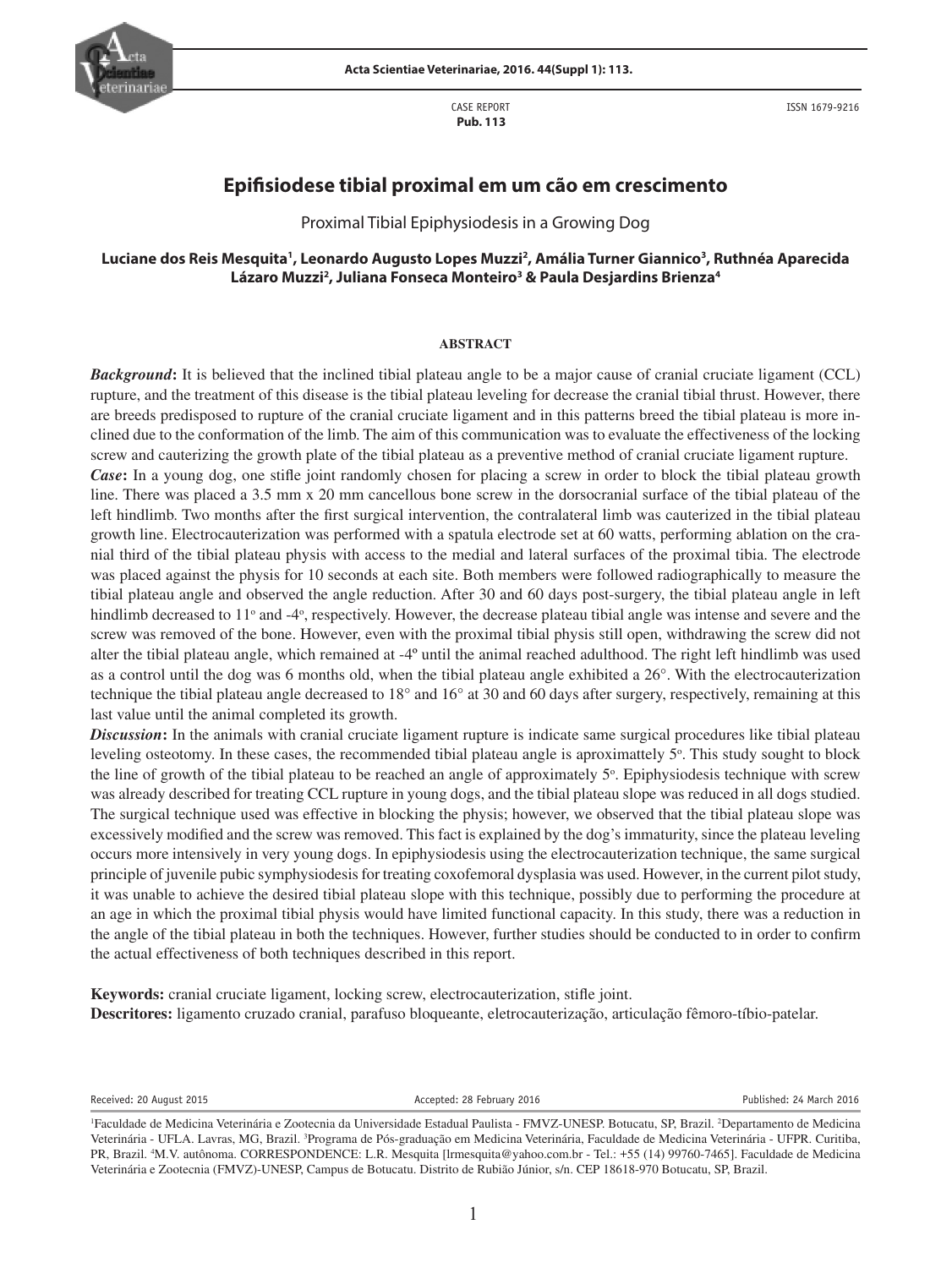## **INTRODUCTION**

The cranial cruciate ligament (CCL) is the main stabilizing structure of the femoral-tibial-patellar joint (FTP) in the dog [8]. The CCL rupture is one of the most common articular disease in dogs [3] and, consequently, causing lameness, osteoarthritis, synovitis and meniscus injury [4]. The excessive tibial plateau slope in dogs can lead to high load on the cranial cruciate ligament (CCL), predisposing it to rupture [1,6].

The natural inclination of the tibial plateau varies from  $18^{\circ}$  to  $24^{\circ}$  [2,4]. The tibial plateau angle (TPA) in dogs with CCL abnormal varies  $23.5^\circ$  the  $28.3^{\circ}$ , while when it exceeds  $34^{\circ}$  is considered an excessive angle [3].

It is believed that by changing the TPA, the animal returns the functional support member without the presence of a ligament and without cranial displacement of the tibia relative to the femur. Studies have evaluated the angle correction to  $0^{\circ}$  and  $5^{\circ}$ , and concluded that the  $0^\circ$  there is neutralization of cranial tibial thrust, however, converts it to caudal, overloading the caudal cruciate ligament. To correct the plateau for the  $5^\circ$  there is not conversion, but there is a discrete cranial tibial thrust maintenance and without forcing the caudal cruciate ligament [7].

This pilot study aimed to evaluate two epiphysiodesis techniques in preventive tibial plateau leveling in a growing dog.

#### **CASE**

It was selected a healthy male, medium-sized mixed breed dog. The animal was assessed preoperatively using conventional radiographs to measure the tibial plateau angle (TPA) in both hindlimbs. At 4 months old, the left hindlimb (LHL) was subjected to partial proximal tibial epiphysiodesis using the screw technique, while the contralateral hindlimb remained intact for over 2 months as a control. At 6 months old, the right hindlimb (RHL) was subjected to partial proximal tibial epiphysiodesis using the electrocauterization technique.

In the screw technique, a craniolateral parapatellar approach was used to perform an arthrotomy and identify the dorsocranial surface of the tibial plateau. First, a guide pin was placed to identify the central portion of the cranial part of the tibial plateau. Next, a hole was drilled using a bone drill, and a 3.5 mm x 20 mm cancellous bone screw (orthopedic surgical

 $in$ struments $)^1$  was placed. The screw head rested on the dorsocranial margin of the tibial plateau, cranial to the intermeniscal ligament, and the body of the screw extended approximately 15mm below the physis (Figure 1a and 1b).

After 2 months from the first surgical procedure, the contralateral hindlimb was subjected to electrocauterization technique. The surgical approach was similar to the previous technique; however, no arthrotomy was required. The cranial surface of the tibial plateau physis was identified by partial divulsion of the muscular fascia and periosteum. Electrocauterization was performed with a spatula electrode (electronic scalpel high power vet Vet1 300 Watts) 2 set at 60 watts, performing ablation on the cranial third of the tibial plateau physis with access to the medial and lateral surfaces of the proximal tibia. The electrode was placed against the physis for 10 s at each site.

The dog was clinically and radiographically evaluated every 2 weeks and 30 days, respectively, until complete radiographic physeal fusion. During clinical assessment no orthopedic change was found. At 4 months old, a 20° TPA was observed in both still-intact hindlimbs. With the screw technique, a sharply reduced TPA in the LHL was obtained. At 30 and 60 days post-surgery, the angle decreased to 11° and -4°, respectively. Due to the sharp and negative leveling, the screw was removed at 60 days after the initial procedure. Even with the proximal tibial physis still open, withdrawing the screw did not alter TPA, which remained at -4º until the animal reached adulthood. The RHL was used as a control until the dog was 6 months old, when the tibial plateau exhibited a 26° angle. With the electrocauterization technique the TPA decreased to 18° and 16° at 30 and 60 days (Figure 2a and 2b) after surgery, respectively, remaining at this last value until the animal completed its growth (Table 1).

## **DISCUSSION**

The epiphysiodesis technique with screw was already described for treating CCL rupture in young dogs, and the tibial plateau slope was reduced in all dogs studied [9]. The researchers suggested that this technique should be studied as a preventive treatment in predisposed breeds, mainly because it is a minimally invasive procedure. However, we found no reports on the use of electrocauterization for preventive tibial plateau leveling and we believe that this pilot study is an unprecedented description of the procedure.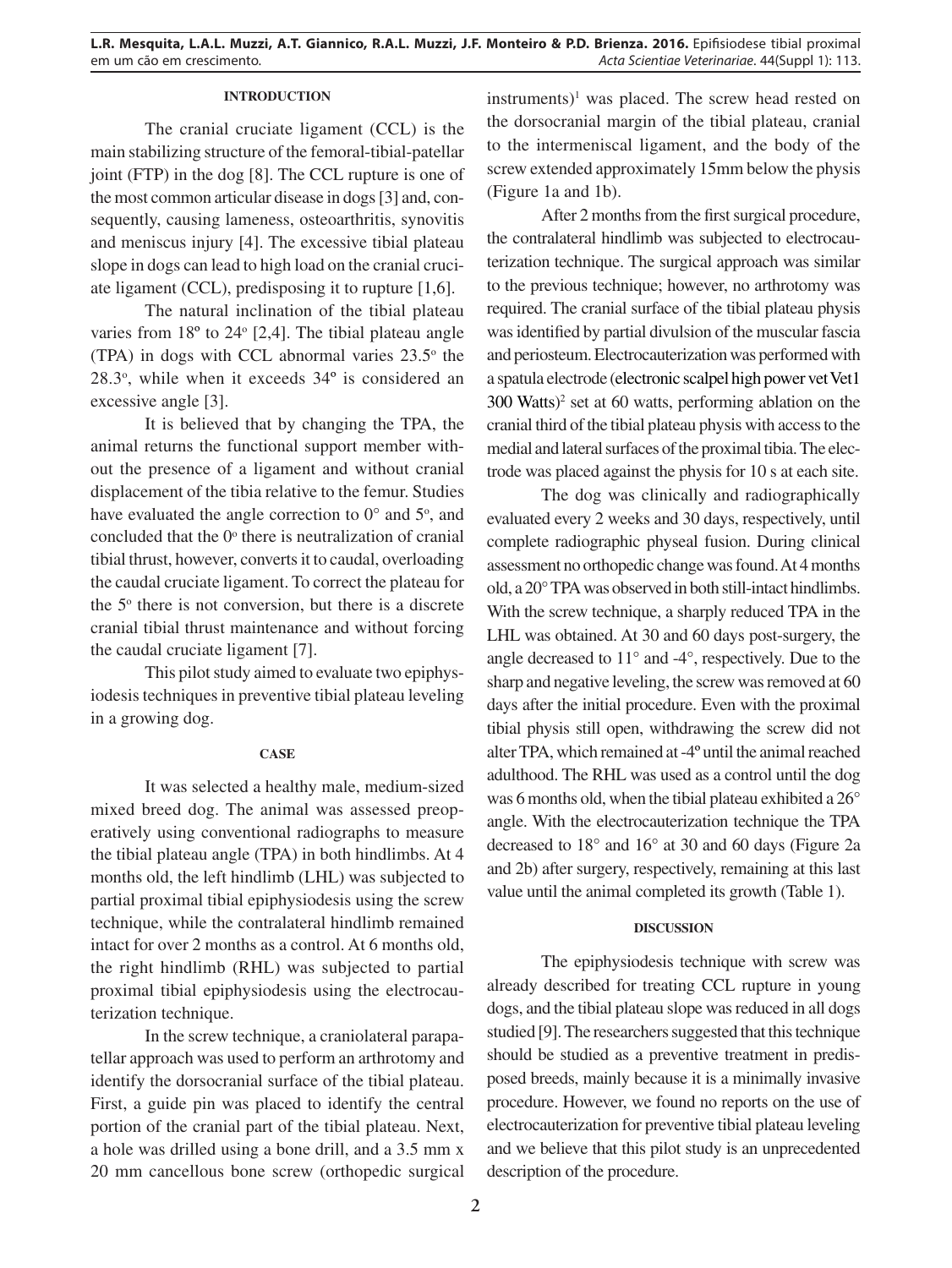

**Figure 1.** Immediate post-operative radiographic image of the proximal tibial epiphysiodesis using the screw technique. Observe the cancellous bone screw inserted in the dorsocranial surface of the tibial plateau. Mediolateral view (a). Craniocaudal view (b).



**Figure 2.** Radiographic image after 60 days post-operative of the proximal tibial epiphysiodesis using the eletrocauterization technique. Mediolateral view (a). Craniocaudal view (b). **Table 1.** Measurements of the tibial plateau angle (TPA) in a dog

Physeal fusion on the tibial plateau usually occurs in dogs that are between 6 and 11 months old [10]. Epiphysiodesis using the screw technique was performed in a 4-month-old dog, as the proximal tibial physis would be at its full functional capacity [5]. The surgical technique used was effective in blocking the physis; however, we observed that the tibial plateau slope was excessively modified. This fact is explained by the dog's immaturity, since the plateau leveling occurs more intensively in very young dogs. When an excessively reduced tibial plateau slope was observed at 6 months old, the screw was withdrawn. However, the value remained stable until the dog completed its

skeletal maturity. Thus, it is recommended that animals subjected to preventive leveling using the screw technique be radiographically examined for periods shorter than 30 days, so that the screw can be removed, obtaining the ideal TPA [10].

The studies indicate to reach TPA of approximately 5º for treating the CCL rupture [4, 8]. Obtaining lower angles than 5º should be avoided to prevent the tibial plateau from having an excessive caudal orientation that can compromise the caudal cruciate ligament integrity [7, 11]. The animal in this pilot study exhibited no changes in caudal cruciate ligament in the limb with excessively reduced TPA during early adulthood.

In epiphysiodesis using the electrocauterization technique, the same surgical principle of juvenile pubic symphysiodesis for treating coxofemoral dysplasia was used, there was induced thermal necrosis of stem chondrocytes and no endochondral bone growth arrest [9].

However, in the current pilot study, it was unable to achieve the desired tibial plateau slope with this technique, possibly due to performing the procedure at an age in which the proximal tibial physis would have limited functional capacity [5]. It is noteworthy that electrocauterization is an irreversible procedure and should be used with caution in very young animals with high potential for bone growth. In none of the leveling techniques described noted complications, unlike other authors cited valgus deviation of the tibia in some animals [10].

This study is characterized as a pilot study on one dog, but it provides valuable guidance about

after performing the proximal tibial epiphysiodesis using screw technique in the left hindlimb (LHL) and electrocauterization technique in the right hindlimb (RHL).

| animal age              |              | TPA in the LHL TPA in the RHL |
|-------------------------|--------------|-------------------------------|
| $4$ months <sup>a</sup> | $20^{\circ}$ | $20^{\circ}$                  |
| 5 months                | $11^{\circ}$ | $26^\circ$                    |
| $6$ months <sup>b</sup> | $-4^\circ$   | $26^\circ$                    |
| 7 months                | $-4^\circ$   | $18^{\circ}$                  |
| 8 months                | $-4^{\circ}$ | 16 <sup>°</sup>               |
| 9 months                | $-4^\circ$   | $16^{\circ}$                  |
| 12 months               | -4°          | $16^{\circ}$                  |

<sup>a</sup>Epiphysiodesis in the LHL using the screw technique. <sup>b</sup>Epiphysiodesis in the RHL using the electrocauterization technique and removing the screw from the LHL.